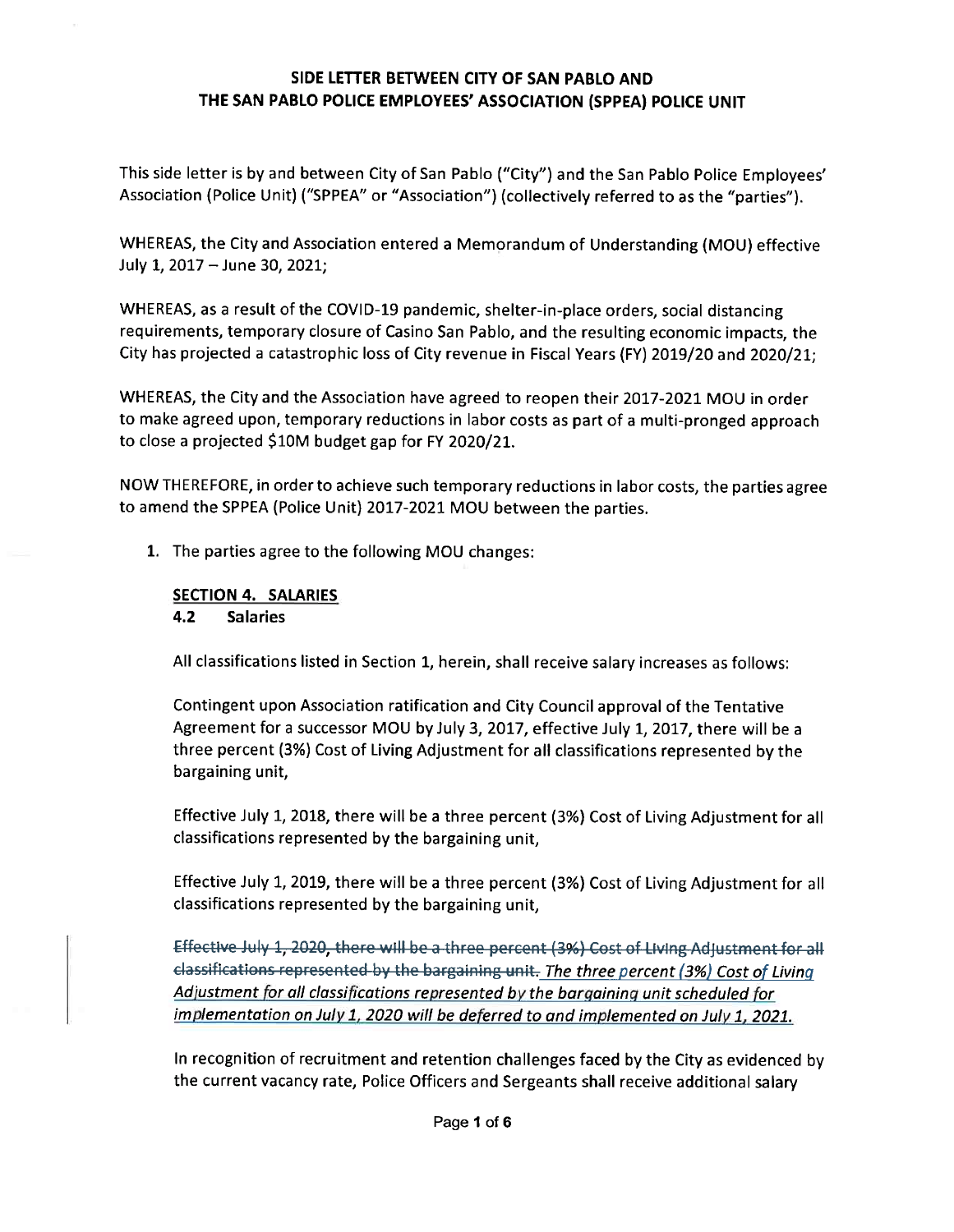increases, as follows

Contingent upon Association ratification and City Councilapprovalof the Tentative Agreement for a successor MOU by July 3, 2017, effective July 1, 2017, there will be a one-half percent(0.5%) salary increase,

Effective July 1, 2018, there will be a one-half percent (0.5%) salary increase,

Effective July 1, 2019, there will be a one-half percent (0.5%) salary increase,

Effective July 1, 2020, there will be a one-half percent (0.5%) salary increase. The half percent (0.5%) salary increase for Police Officers and Sergeants scheduled for<br>implementation on July 1, 2020 will be deferred to and implemented on July 1, 2021.

#### SECTION 10. RETIREMENT

10.1 Non-Safety Employee Pension

- A. Non-Safety Tier One Pension:
	- (1) Formula: The City shall provide the full formula of two and one half percent (2.5%) at age 55 calculated on the single highest year for local miscellaneous members considered "classic" members of CalPERS.
	- (2) Member Contribution: Non-safety employees in Tier One Pension shall pay the statutory member contribution required by CalPERS, in addition to the cost share requirement described below.
	- (3) Employee Cost Sharing: Non-safety employees in Tier One Pension are required to pay two and three-tenths percent(2.3%) of reportable compensation toward the employer contribution for pension in accordance with Government Code Section 20516(a)-Employees Sharing Cost of Additional Benefits). In addition to the statutory member contribution and the 2.3% employee cost sharing for nonsafety employees in Tier One Pension, described above, beginning July 1, 2020 and ending June 30, 2021, Non-Safety Tier One Pension employees will pay an additional two percent (2%) toward the City's pension contribution in accordance with Government Code section  $20516(f)$ .
- B. Non-Safety Tier Two Pension:
	- (1) Formula: For eligible non-safety employees who are "new members" as defined by Government Code Section 7522.02(f) the City will provide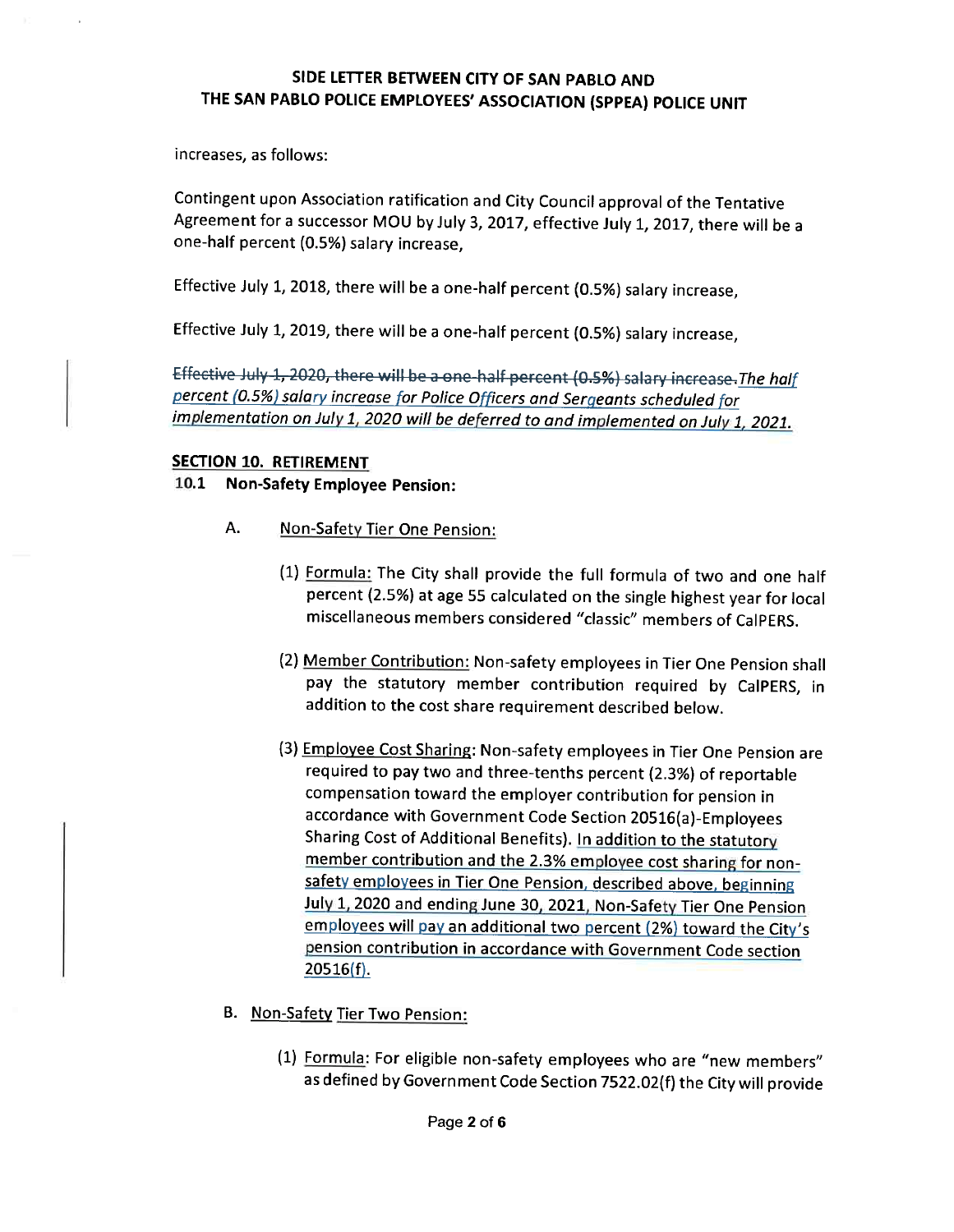the CalPERS two percent(2%) at age sixty-two(62) formula retirement plan in accordance with Government Code Section 7522.20, calculated on the average of the three (3) highest, consecutive years, in accordance with Government Code Section 7522.32

- (2) Member Contribution: Non-safety employees in Tier Two Pension shall pay member contributions to the Public Employees' Retirement System in the amount required bythe Public Employee Pension Reform Act (PEPRA), which amount is at least one-half of the total normal costs within the meaning of PEPRA.
- $\left\langle 2\right\rangle$ (3) Employee Cost Sharing: In addition to the statutory member contribution described above, beginning July 1, 2020 and ending June 30, 2021, Non-Safety Tier Two Pension employees will pav an additional two percent (2%) toward the City's pension contribution in accordance with Government Code section 20516(f).
- C. Survivor Benefits: The City shall provide the Third Level of 1959 Survivor's Benefit for Non-Safety Tier One and Tier Two employees, a benefit for survivors of the employee who is actively employed at the time of death.

## 10.2 Safety Employee Pension

- A. Safetv Tier One Pension
	- (1) Formula: The City shall provide the full formula of three percent (3%) at age 50 Retirement Plan calculated on the single highest year for local safety members considered "classic" members of CalPERS.
	- l2) Member Contribution: Safety employees in Tier One Pension shallpay the statutory member contribution required by CalPERS, in addition to the cost share requirement described below.
	- l3) Employee Cost Sharing: Safety employees in Tier One Pension are required to pay three and three-tenths percent (3.3%) of reportable compensation toward the employer contribution for pension in accordance with Government Code Section 20516(a)-Employees Sharing Cost of Additional Benefits. In addition to the statutory member contribution and the 3.3% employee cost sharing for safety employees in Tier One Pension, described above, beginning July 1, 2020 and ending June 30, 2021, Safety Tier One Pension employees will pay an additional two percent (2%) toward the City's pension contribution in accordance with Government Code section 20516(f).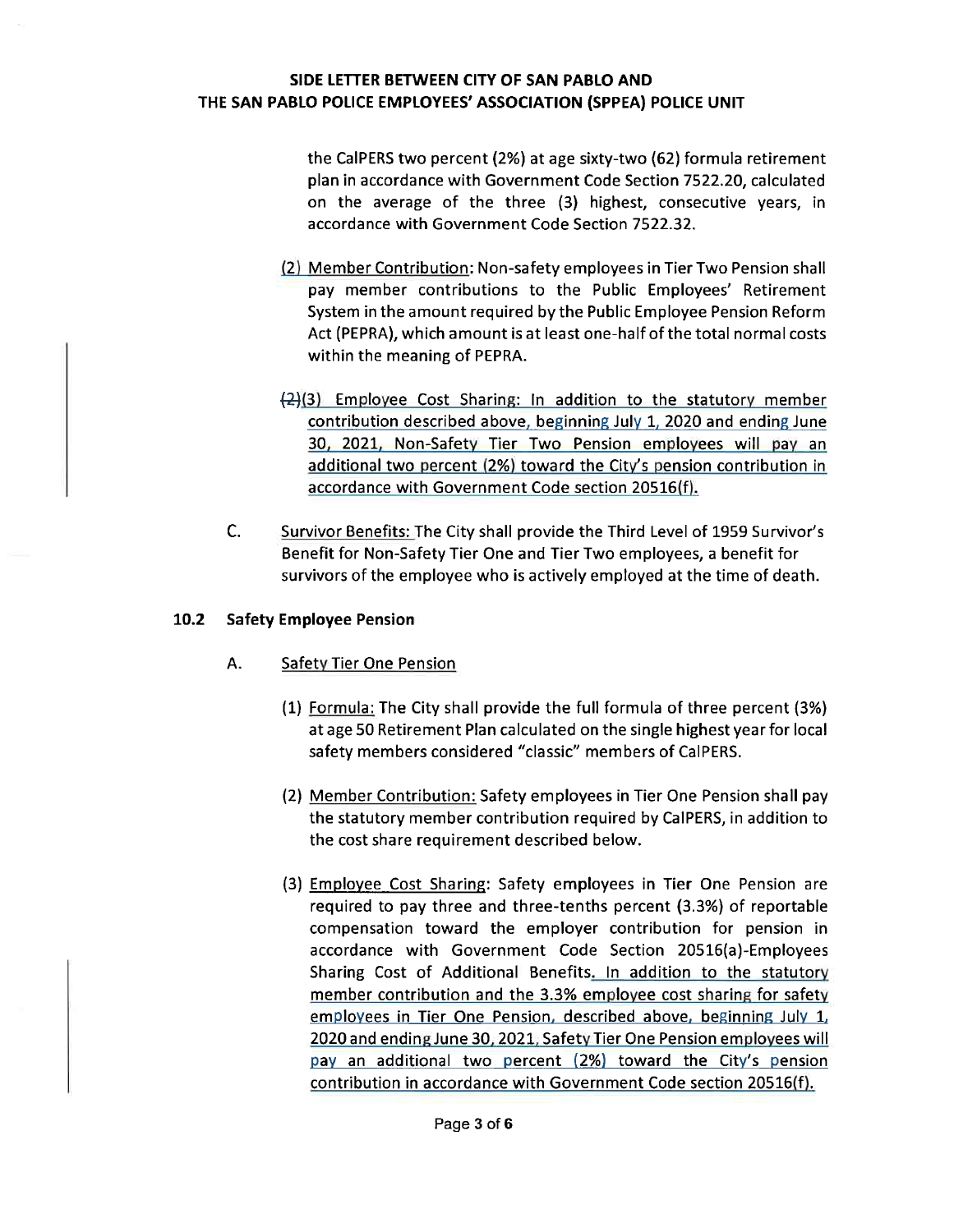# **B.** Safety Tier Two Pension

- (1) Formula: For safety employees who are "new members" as defined by Government Code Section 7522.02(f) the City will provide the CalPERS two percent(2%) at age 50 increasing to two and seven-tenths percent l2.7%) at age 57 retirement formula in accordance with Government Code Section 7522.25(d), based on the average of three highest, consecutive years, in accordance with Government Code Section 7522.32
- (2) Member Contribution: Safety employees in Tier Two pension shall pay member contributions to the Public Employees' Retirement System in the amount required by the Public Employee Pension Reform Act (PEPRA), which amount is at least one-half of the total normal costs within the meaning of PEPRA.
- (3) Employee Cost Sharing: in addition to the statutorv member contribution described above, beginning July 1, 2020 and ending June 30, 2021, Safety Tier Two Pension employees will pay an additional two percent(2%) toward the City's pension contribution in accordance with Government Code section 20516(f).
- c. Survivor Benefits

The City shall provide the Third Level of 1959 Survivor's Benefit for Safety Tier One and Tier Two employees, a benefit for survivors of the employee who is actively employed at the time of death.

#### SECTION 17. UNIFORMS

17.1 All uniformed personnel shall be provided, on date of hire, an initial uniform consisting of five (5) pairs of pants, five (5) shirts, one (1) tie, one (1) hat and one (1) foulweather jacket; except that beginning July 1, 2020 and ending June 30, 2021, as a temporary cost saving measure, all uniformed personnel shall be provided, on date of hire, an initial uniform consisting of three  $(3)$  pairs of pants, three  $(3)$  shirts, one  $(1)$  tie, one (1) hat and one (1) foul-weather jacket. Thereafter, the City shall provide uniform cleaning on an as-needed basis. The initial uniform and allocation may be modified by a change in dress code or uniform standards.

17.2 The City agrees to replace uniforms and uniform equipment for Sworn Employees and Civilian Uniformed Employees which is worn out, damaged or stolen during duty hours or while stored at a City facility - providing that the employee made a reasonable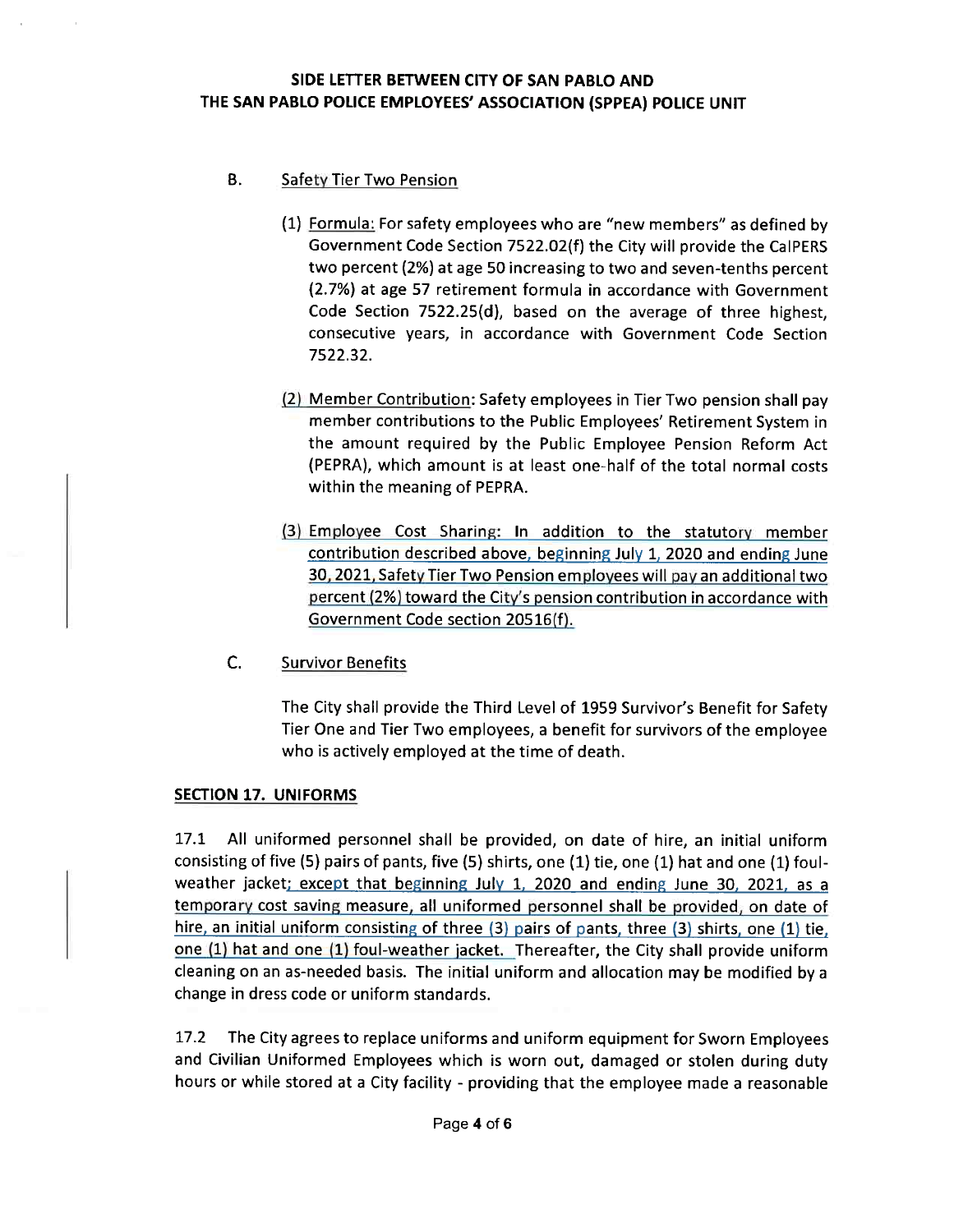effort to safeguard the uniform or equipment. Such replacement shall be within thirty  $(30)$  days of submission of the claim and related required reports to the Department. As a temoorarv cost saving measure. beginning July 1, 2020 and ending June 30, 2021. uniform replacement will be limited to only that which is absolutely necessary, as determined by the Chief or designee, in order to assist in achieving a budget savings of  $$54,455$  in the fiscal year.

# SECTION 27. TERM OF AGREEMENT

- 27.1 This Memorandum of Understanding shall be effective except for any provisions of this Memorandum of Understanding which have been assigned other effective dates as hereinabove set forth, and shall remain in full force and effect to and including June 30, 2021. No later than March 20, 2021, the Association ma exercise the right to extend this MOU in full force and effect to and including June 30. 2022. In the event the Association does not exercise the right to extend the MOU, it willexpire June 30, 2021.
- 27.2 This Memorandum of Understanding shall be extended on a month-to-month basis pending a new Memorandum of Understanding.
- 27.3 During the term of this Memorandum of Understanding, City agrees that it will not lock out employees and Association agrees that it will not engage in, encourage or approve any strike, slow-down or other work stoppage growing out of any dispute relating to the terms of this Memorandum of Understanding, recognizing with City that all matters of controversy within the scope of this Memorandum of Understanding shall be settled by established Grievance procedures. If there is a strike, slow-down or work stoppage, the employees who engage in such activity shall be subject to discipline up to and including discharge. The City may seek such remedies are available under the Law.
- 2. In addition to the MOU changes described above, the parties have met and conferred in good faith, and reached agreement over, the impacts and effects of maintaining three(3) Police Officer vacancies in FY 2020/21.
- 3. During the period beginning July 1, 2020 and ending June 30, 2021, there will be no layoffs of employees represented by the SPPEA Police bargaining unit.
- 4. The City and SPPEA will meet in the second half of September 2020 to discuss a preliminary budget update

If, as determined by the final audited financial statements for FY 2019/20, the City does not use its entire Budget Stabilization Reserve in FY 2019/20, including due to receiving